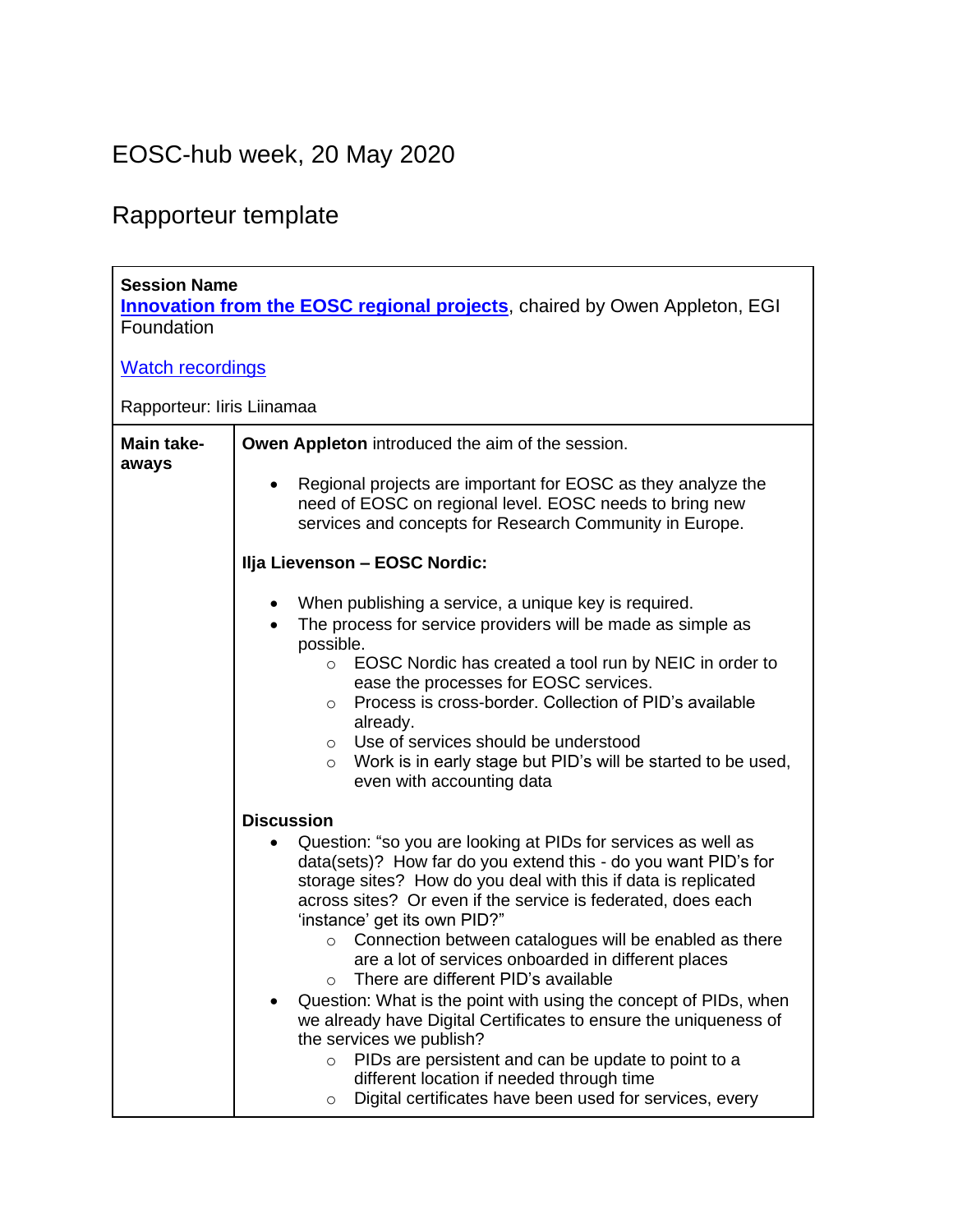| service has a specific unifier<br>Every service has a unique mark where it belongs.<br>$\circ$<br>Essentially related to publication. Uniqueness can be<br>described in many ways. If a certificate, no automation<br>possible<br>o Certificates are not persistent. PIDs are for that purpose<br>and service description itself is also descussed. Website<br>usually has only one certificate. PID's are simplier and<br>assigned for services. They are easy to update.<br>This is a good way to avoid duplications. Service PID or<br>$\circ$<br>other unique identifier mandated by EOSC Legal Entity<br>required.                                                                                                                                                                                                                                                                                                    |
|----------------------------------------------------------------------------------------------------------------------------------------------------------------------------------------------------------------------------------------------------------------------------------------------------------------------------------------------------------------------------------------------------------------------------------------------------------------------------------------------------------------------------------------------------------------------------------------------------------------------------------------------------------------------------------------------------------------------------------------------------------------------------------------------------------------------------------------------------------------------------------------------------------------------------|
| Mario Davide - EOSC Synergy: A quality based approach for EOSC<br><b>Software and Services</b>                                                                                                                                                                                                                                                                                                                                                                                                                                                                                                                                                                                                                                                                                                                                                                                                                             |
| Software quality Assurance is seen as a baseline. Its criteria are<br>$\bullet$<br>designed for automation.<br>Service is seen as web service, web application, platform or<br>$\bullet$<br>service composition.<br>Developers and operators should be able to implement into any<br>$\bullet$<br>services available.<br>Jenkins pipelines are used to implement and automate criteria.<br>$\bullet$<br>Jenkins library work is in progress<br>$\circ$<br>Open Badges specification<br>$\bullet$<br>Specific platform to issue badges has been launched<br>$\circ$<br>Testing thematic services such as insecurity, data management<br>etc.<br>Data repositories are a natural part to enable the processes<br>٠<br>Criteria will be implemented, already some projects are already<br>following the criteria and pipelines, all thematic services are in<br>different stages. They are commenting on the criteria though. |
| <b>Discussion</b>                                                                                                                                                                                                                                                                                                                                                                                                                                                                                                                                                                                                                                                                                                                                                                                                                                                                                                          |
| It needs to be taken care that service quality is taken into account<br>from various aspects and measures.<br>Criteria are made into automatic way and possible to implement to<br>$\bullet$<br>various aspects<br>Everything should be made machine-readable but available for<br>$\bullet$<br>human testing as well<br>Public KPI's can be functionally tested                                                                                                                                                                                                                                                                                                                                                                                                                                                                                                                                                           |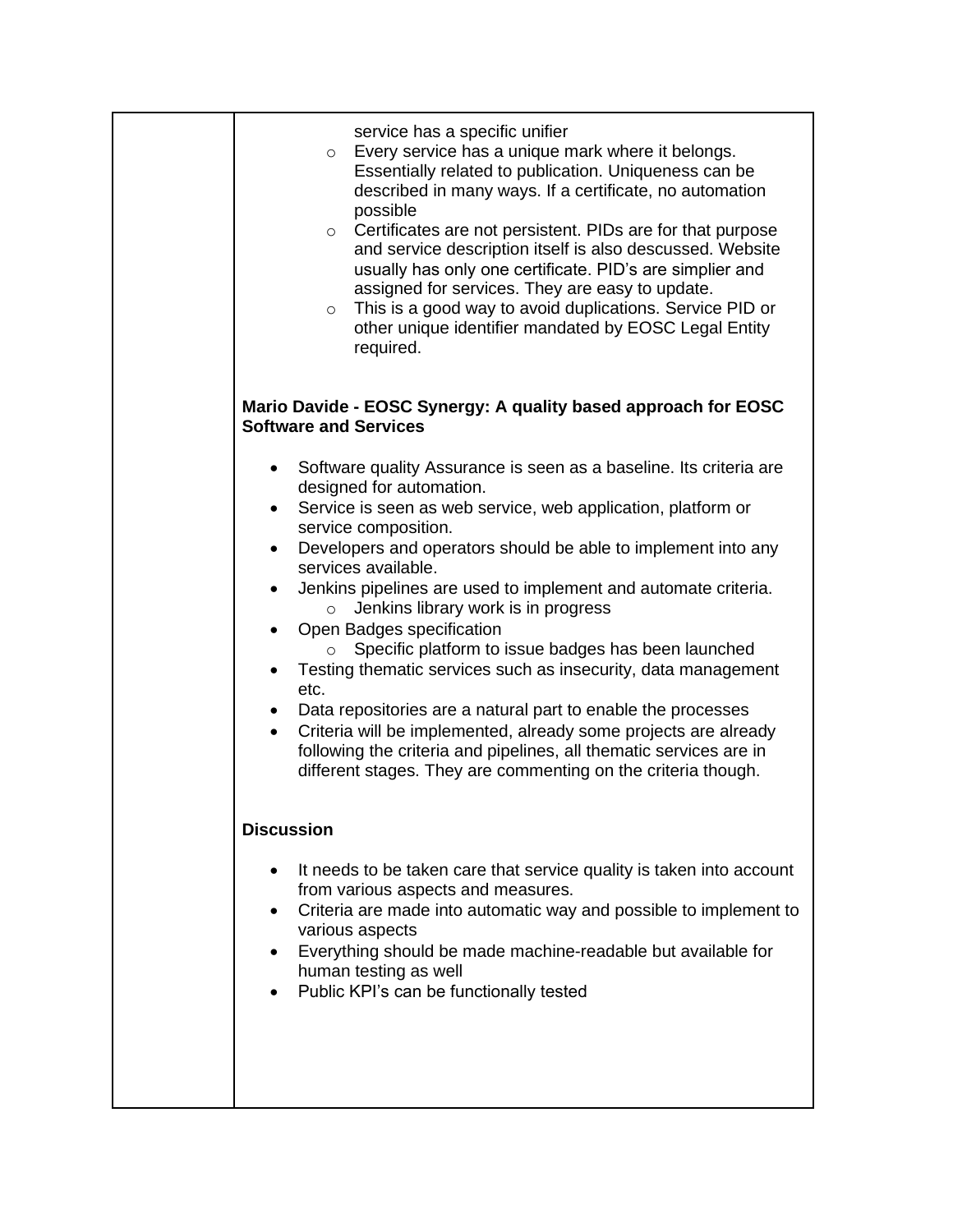## **Yann Le Franc – EOSC Pillar in action: social and technical innovations** • The vision is that the technical and social aspects are analyzed in relation to EOSC o The aim is that EOSC would be easier to be implemented in use o Ideas of innovations to enable integration of EOSC o A unique space for data would be valuable • Survey has been launched and lately accomplished o it has cleared up the targets of EOSC on a regional level  $\circ$  The idea is to build a framework of national initiatives • Evaluation of EOSC readiness for the portfolio • Federated FAIR data stage to be enabled • Deployment of existing tools • Federated data space to be developed as a FAIRifying data repository interoperated with interoperability layer o Interface for users as well as for repository owners o Repositories will be based on FAIR • Ongoing collaboration with various repositories The aim is that a secure area would be enabled for services **Discussion** • Current proof of concept recommendation is called Smart harvester based on open API descriptions • Repository owners should be stable. They should be made practical for integrating matters according to APIs • Federation of the metadata can be seen as the technology used is in FAIR data point, you can get access to data within the repository. **Judit Fazekas-Paragh – NI4OS: How NI4OS-Europe promotes and supports EOSC and Open Science Innovation in South-East Europe** • Development of local national and regional capacities • According to their survey, training is needed • Training platform is now available and designed basing on the input of survey results o local EOSC promoters, EOSC communicators, visible on national level o including a repository o user-frienldy environment, GDPR compatible  $\circ$  integrated webinar system that enables interactive trainings o Train the trainers events o Onboarding services on national level • Onboarding experts have created onboarding methodology • Hierarchy, help desk for AAI, resource description for onboarding Services depend on data life cycle, aim is to provide value for users